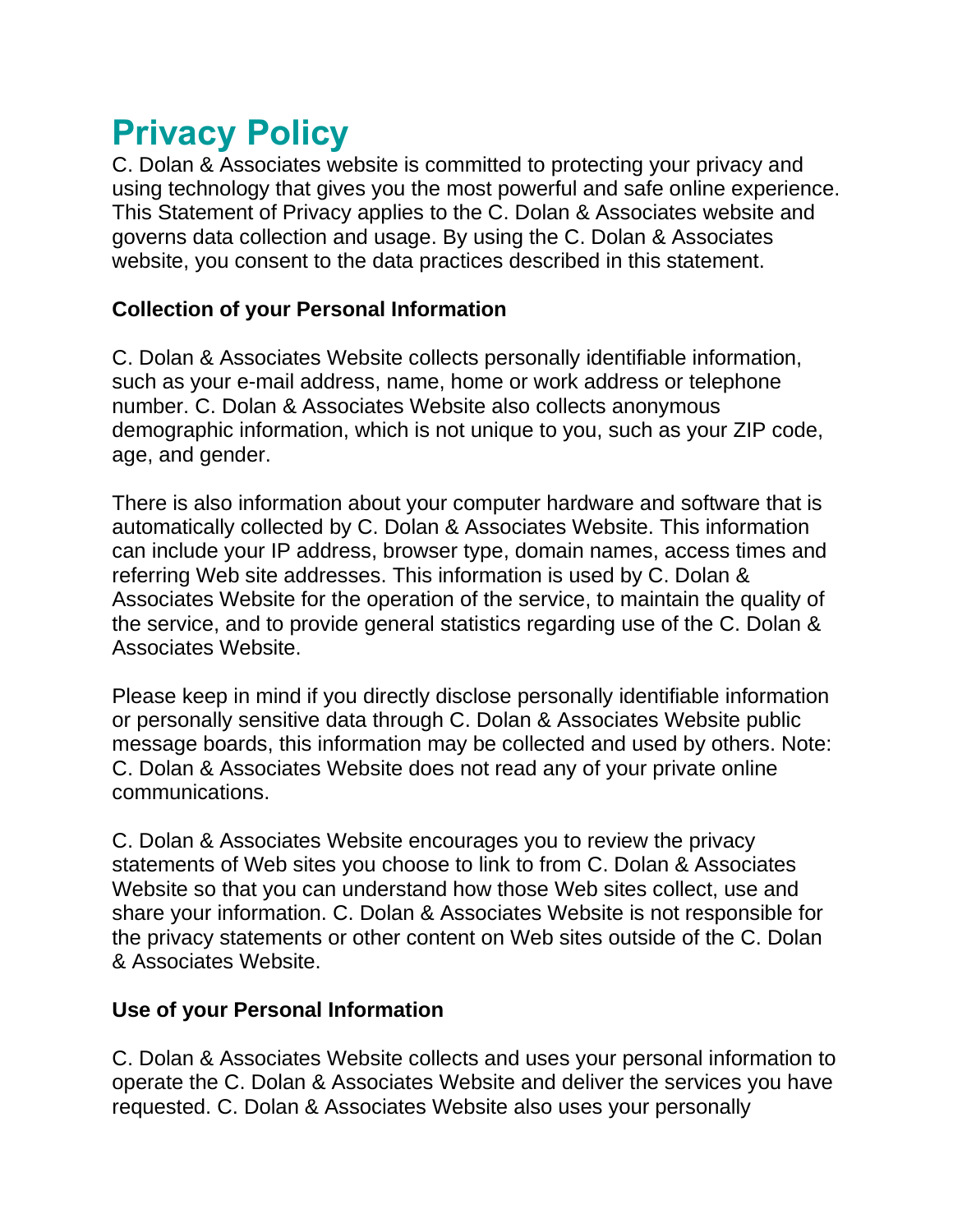identifiable information to inform you of other products or services available from C. Dolan & Associates. C. Dolan & Associates Website may also contact you via surveys to conduct research about your opinion of current activities or of potential new activities that may be offered.

C. Dolan & Associates Website does not sell, rent or lease its customer lists to third parties. In addition, C. Dolan & Associates Website may share data with trusted partners to help us perform statistical analysis, send you email or postal mail, provide customer support, or arrange for deliveries. All such third parties are prohibited from using your personal information except to provide these services to C. Dolan & Associates Website, and they are required to maintain the confidentiality of your information.

C. Dolan & Associates Website does not use or disclose sensitive personal information, such as race, religion, or political affiliations, without your explicit consent.

C. Dolan & Associates Website keeps track of the Websites and pages our customers visit within C. Dolan & Associates Website, in order to determine what C. Dolan & Associates Website services are the most popular. This data is used to deliver customized content and advertising within C. Dolan & Associates Website to customers whose behavior indicates that they are interested in a particular subject area.

C. Dolan & Associates Website will disclose your personal information, without notice, only if required to do so by law or in the good-faith belief that such action is necessary to: (a) conform to the edicts of the law or comply with legal process served on C. Dolan & Associates Website or the site; (b) protect and defend the rights or property of C. Dolan & Associates Website; and, (c) act under exigent circumstances to protect the personal safety of users of C. Dolan & Associates Website, or the public.

#### **Use of Cookies**

The C. Dolan & Associates Web site uses "cookies" to help you personalize your online experience. A cookie is a text file that is placed on your hard disk by a Web page server. Cookies cannot be used to run programs or deliver viruses to your computer. Cookies are uniquely assigned to you and can only be read by a web server in the domain that issued the cookie to you.

One of the primary purposes of cookies is to provide a convenience feature to